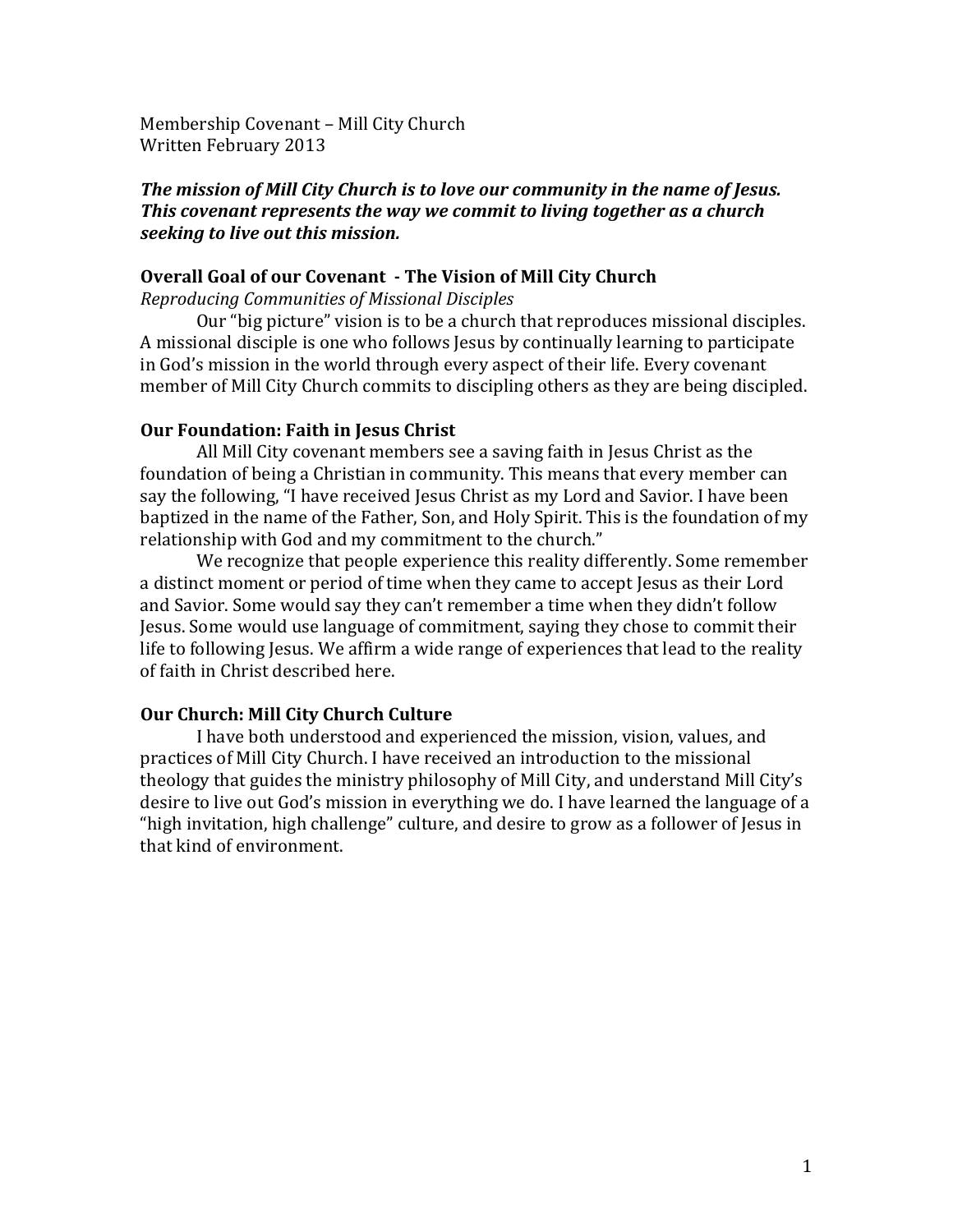## **Biblical Foundation for Mission:** Ephesians 4:1 - 4:16 NIV

As a prisoner for the Lord, then, I urge you to live a life worthy of the calling *you have received.* 2 *Be completely humble and gentle; be patient, bearing with one* another in love. 3 Make every effort to keep the unity of the Spirit through the bond of *peace.* 4 *There is one body and one Spirit, just as you were called to one hope when you were called;* 5 *one Lord, one faith, one baptism;* 6 *one God and Father of all, who is over all and through all and in all.* 

*7* But to each one of us grace has been given as Christ apportioned it. 8 This is *why* it says: "When he ascended on high, he took many captives and gave gifts to his *people."* 9 *(What does "he ascended" mean except that he also descended to the lower,* earthly regions? 10 He who descended is the very one who ascended higher than all the *heavens, in order to fill the whole universe.)* 11 So Christ himself gave the apostles, the prophets, the evangelists, the pastors and teachers, 12 to equip his people for works of service, so that the body of Christ may be built up 13 *until* we all reach unity in the *faith and in the knowledge of the Son of God and become mature, attaining to the whole measure of the fullness of Christ.* 

14 Then we will no longer be infants, tossed back and forth by the waves, and *blown here and there by every wind of teaching and by the cunning and craftiness of people in their deceitful scheming.* 15 *Instead, speaking the truth in love, we will grow to become in every respect the mature body of him who is the head, that is, Christ.* 16 *From him the whole body, joined and held together by every supporting ligament, grows and builds itself up in love, as each part does its work.* 

This passage is one source of our understanding of who we are as a community of faith. As a church we are united in covenant together through a commitment to follow Jesus Christ, the Son of God, by the power of the Spirit. We enter this covenant life together recognizing that each of us has a role to play in helping us to mature in our love for each other and our participation in God's mission in the world.

All of this is centered on the love that God has shown us in Jesus Christ, and we pray, worship, listen to scripture, and celebrate communion together to remind ourselves how great the depth of God's love is for us. It's out of the experience of this love that we seek to follow God's leadership of our church together. We want to be known for our expression of this love for God and others.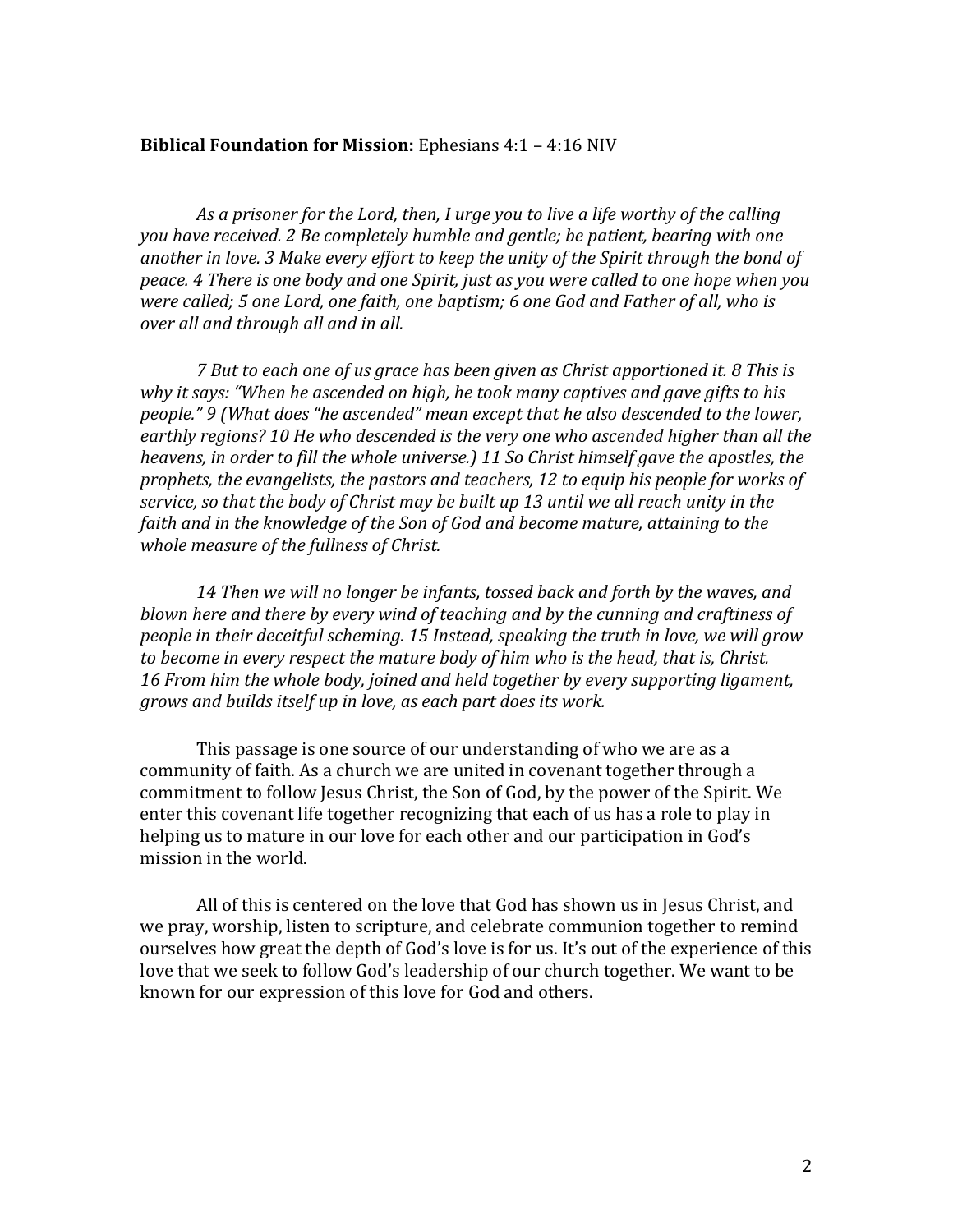## **Core Commitments**

Our core commitments answer the question, "Who MUST we be and what MUST we do in order for us to live out the mission God has given to our church?"

#### *Participating in God's Mission*

It is an ongoing spiritual practice of covenant members to ask the questions, "What is God up to?" and "How does God want me/us to respond?" We affirm that God is constantly at work in the world, calling people into deeper relationship with God and greater participation in God's mission. Covenant members seek to approach each day as a chance to be part of what God is doing in whatever setting they find themselves in.

#### *Loving Our Community*

This phrase describes our commitment to love each other as a spiritual family hat God has called together at this time and place. We want to invest time deepening our relationships with each other so that we can be an encouragement to each other as we seek to participate in God's mission together. This means we will prioritize group life outside of Sunday morning in various forms so our relationships have the chance to grow. We want to be a church that eats together and shares life regularly together. We want to be a church that cares for each other by visiting others homes and seeking to meet needs as they arise in our lives. This is essential to what it means to be church.

This phrase also seeks to describe our commitment to always seek to engage relationally with people whom we do not know and who may not be like us. We want to take seriously Jesus' teaching about loving our neighbor as ourselves, which we believe involves developing relationships with people who may be different from us in age, race, gender, sexual orientation, religious belief, socio-economic background, etc. This is essential to our mission.

#### *Serving Northeast*

Every covenant member commits to participating in meaningful service of the neighborhoods of NE Minneapolis. Mill City desires to be an asset to the community in which it lives and worships. Covenant members commit to serving our local partners. Members will also look for opportunities to serve in informal ways as they notice opportunities to "join in what God is doing."

Serving Northeast as a covenant member could include, but isn't limited to the following practices: Investing in the Sheridan School by praying for the school, volunteering with mentoring or the backpack program, serving at the Little Kitchen Foodshelf once a month, engaging with Clare Housing residents once a month, or joining a missional community with a particular mission focus that aligns with your passions.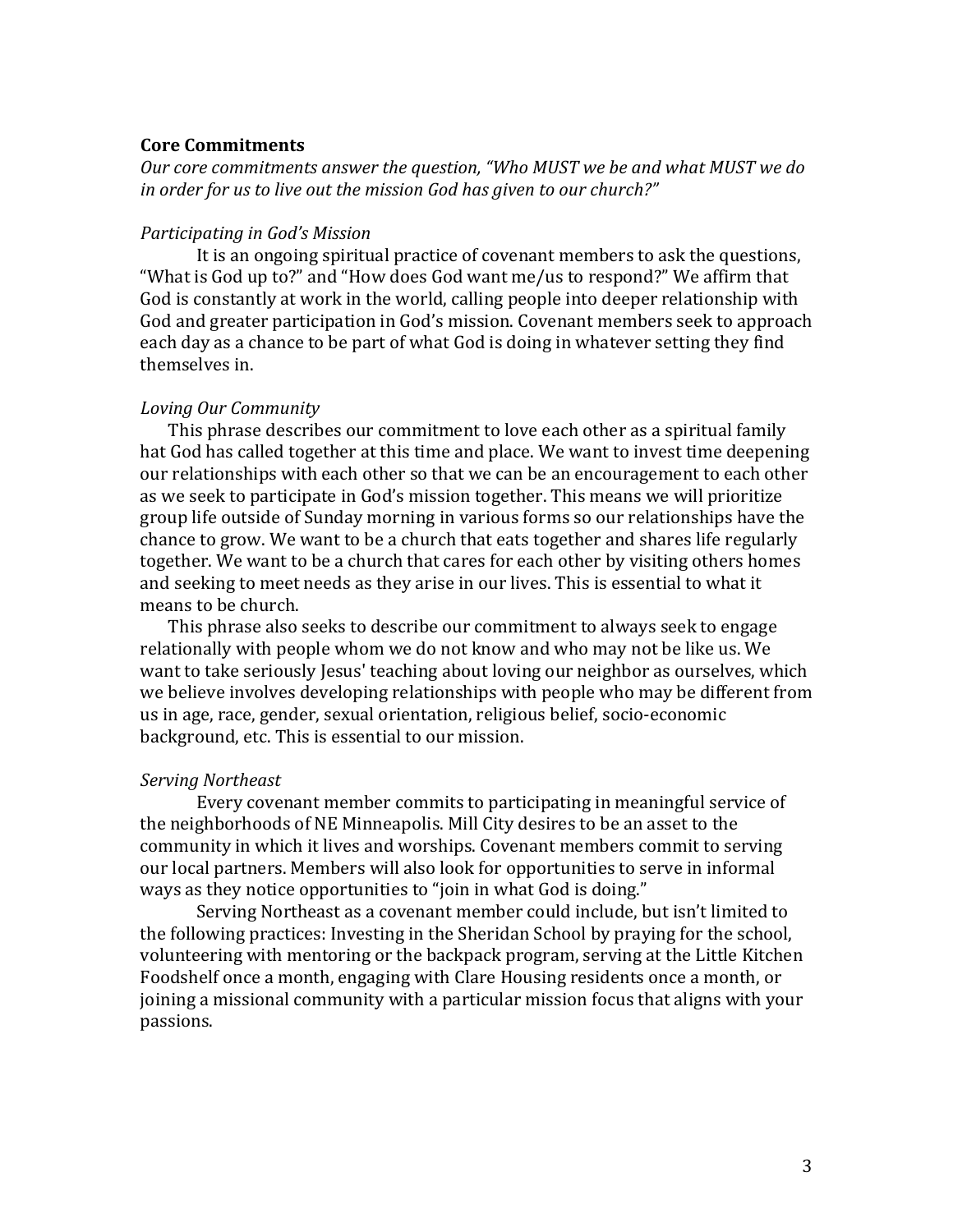#### **Our Spiritual Practices**

## *Receiving God's Grace*

We want to be careful to base everything we do out of an experience of God's grace. Our commitment as covenant members is to regularly receive God's grace through confession, extending and receiving forgiveness, reflecting on our identity in Christ, and uniquely in the practice of receiving communion as an act of worship.

#### *Shaped by Scripture*

We believe that in order to live our mission of loving our community in the name of Jesus, we must be regularly shaped by the Scriptures as one of the central ways we hear from God. Without a regular lifestyle of being influenced by the Scriptures, we will not be able to discern what God is doing around us and how we are being invited to participate in this. We will cultivate practices of listening to the scriptures together regularly in a variety of ways.

#### *Sacrificial Giving*

We want to live in such a way that makes our resources available to those in need. This involves giving of our time and talent in service to God's leading in our lives. It involves a commitment to financially support the ministry of our church on a regular basis. We also want to be ready to respond by giving sacrificially when particular special needs come to the attention of our church.

#### *Prayer*

Prayer is foundational for us, with a special emphasis on developing discernment regarding God's activity all around us. Through a life of prayer as a church, we hope to be more and more aware of how God is inviting us to participate in God's mission. Each covenant member commits to making prayer a key part of their spiritual life. We will practice corporate prayer and discernment together.

#### *Evangelism*

Covenant members practice sharing the good news of Jesus Christ in both word and deed. We want to find ways to share the story of how our faith in Jesus Christ has changed our lives with others. We want to live together in ways that communicate the good news with those we interact with.

#### *Corporate Worship*

We believe in the power of gathering together to worship God. This is an aspect of loving God with all our hearts. We want to commit as members to cultivate a life of loving God and worshipping God together. Covenant members practice worshipping together regularly.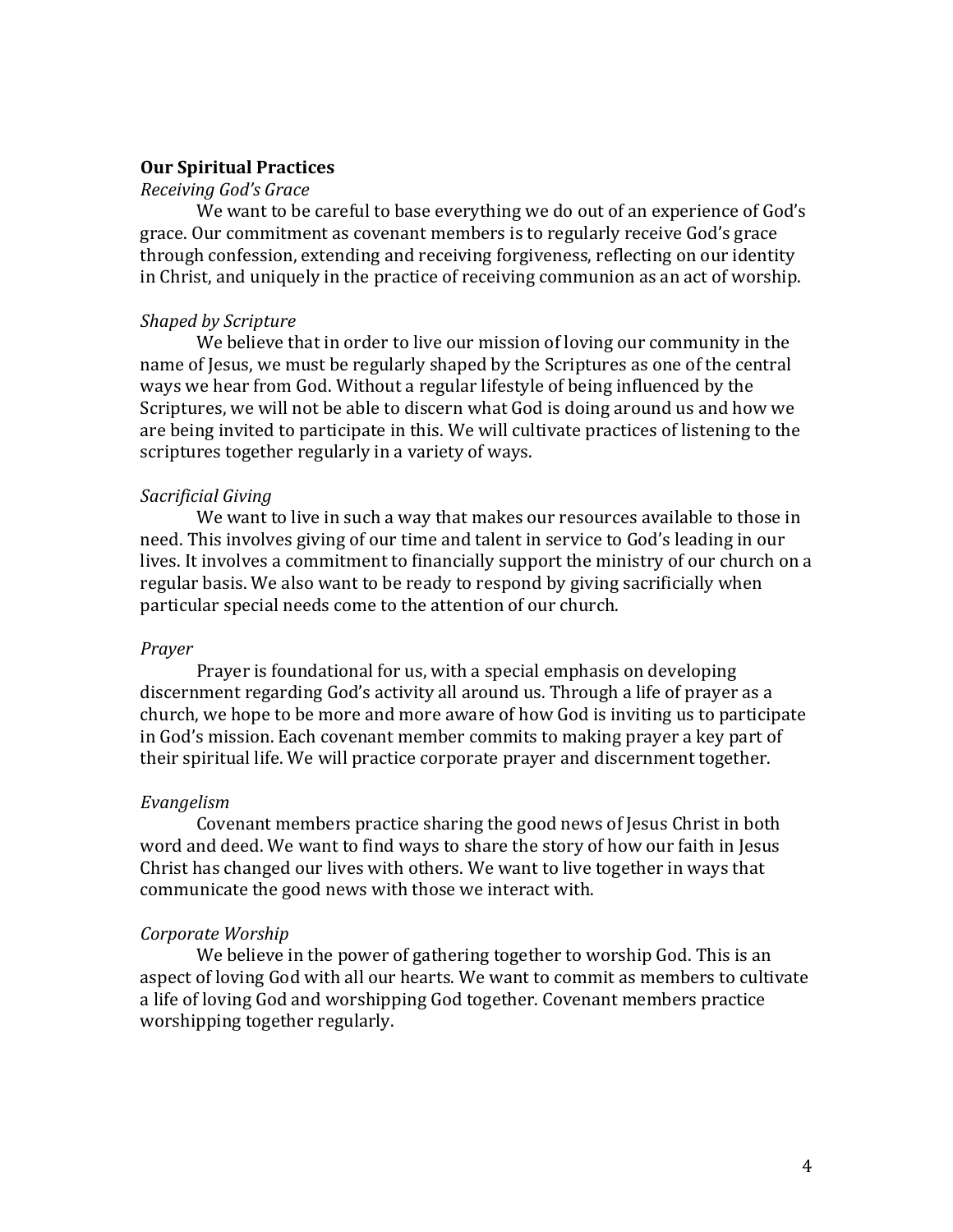## **Covenant Membership Life**

We plan to meet together as covenant members 4 times a year for mutual encouragement in living out this covenant together. The primary focus of our meetings will be share how we are experiencing the life described above.